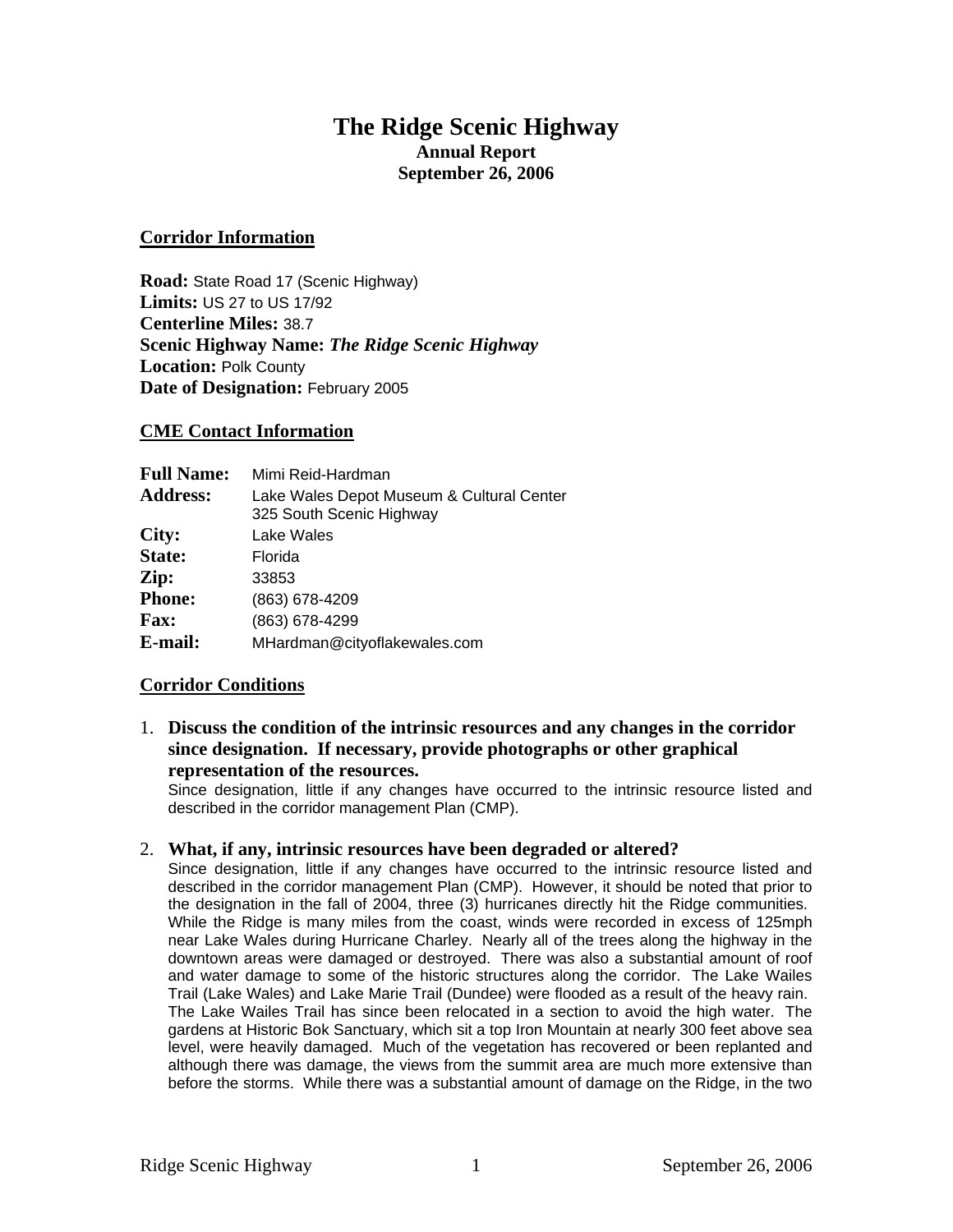years since the storms most of the vegetation has recovered and many of the structures damaged from the storms have been repaired.

3. **Identify and discuss enhancement projects that have been initiated or completed.**  The City of Lake Wales has started construction on the first phase of the Lake Wales Trail. The trail will be constructed using \$695,000 in transportation enhancement funds from the Florida Department of Transportation. The trail will be a 12 foot wide multi-use trail and will extend from  $4<sup>th</sup>$  Street to 1,000 feet east of Tower Boulevard. The city is still seeking additional construction funds for the remainder of the trail which will connect it to the Ridge Scenic Highway.

The Florida Historical Commission has recommended \$350,000 in funding for the restoration of the 1919 Lake Wales High School which is two blocks east of the Ridge Scenic Highway. The grant is contingent on the approval of the Florida Legislature in early 2007.

In 2005, the Florida Communities Trust (FCT) awarded a \$6.5 Million grant to Green Horizon Land Trust in Lake Wales to negotiate with the owners of 1,000 acres around the 157-acre sanctuary, known as Historic Bok Sanctuary, to preserve land around the sanctuary from development. An additional 700 acres could be targeted for preservation in a second phase, but no funding is available for that acquisition.

The State of Florida has purchased endangered Lake Wales Ridge scrub habitat along the Ridge Scenic Highway just northeast of its junction with US 27. The acquisition adds to lands already acquired for conservation and recreation purposes. This purchase now creates 1.4 miles of contiguous natural lands adjacent to the scenic highway on the southern end of the corridor.

The City of Frostproof has applied for transportation enhancement funds for sidewalks and landscaping along scenic highway in the northern town limits near their school complex.

In May of 2006, the Nature Conservancy announced the acquisition of an additional 36 acres to the 4,833 acre Tiger Creek Preserve.

## 4. **Describe plans for future development in the corridor and how this issue will be addressed.**

This is the CME's number one Action Plan priority since designation in February 2005, to work with local governments in developing comprehensive plan policies and corresponding land development regulations that truly protect and enhance the corridor. Currently, much of the land along the corridor is undeveloped, however, very little of this land is publicly-owned adjacent to the scenic highway, so there is no guarantee that the scenic views will remain.

The City of Haines City has implemented Comprehensive Plan and Code amendments for a planned commerce and industrial park in an area along scenic highway and SR 544 in the south section of the City. Included in the Plan are provisions for land use, landscaping, buffering, set-backs, access to SR 17, building height requirements, signage and architectural requirements. These requirements are more stringent than in other areas of the City.

The CME has been working closely with the Polk County Long Range Planning Division in developing policies and regulations in support of the Ridge Scenic Highway. This effort includes a great amount of public involvement and working closely with land owners. Some examples of the type of regulations being considered by Polk County include: Additional setbacks and right-of-way donations for new developments along scenic highway; Additional landscaping and buffering along the corridor is also being considered; Native landscaping that include plants found on the Lake Wales Ridge is encouraged; Clustering developments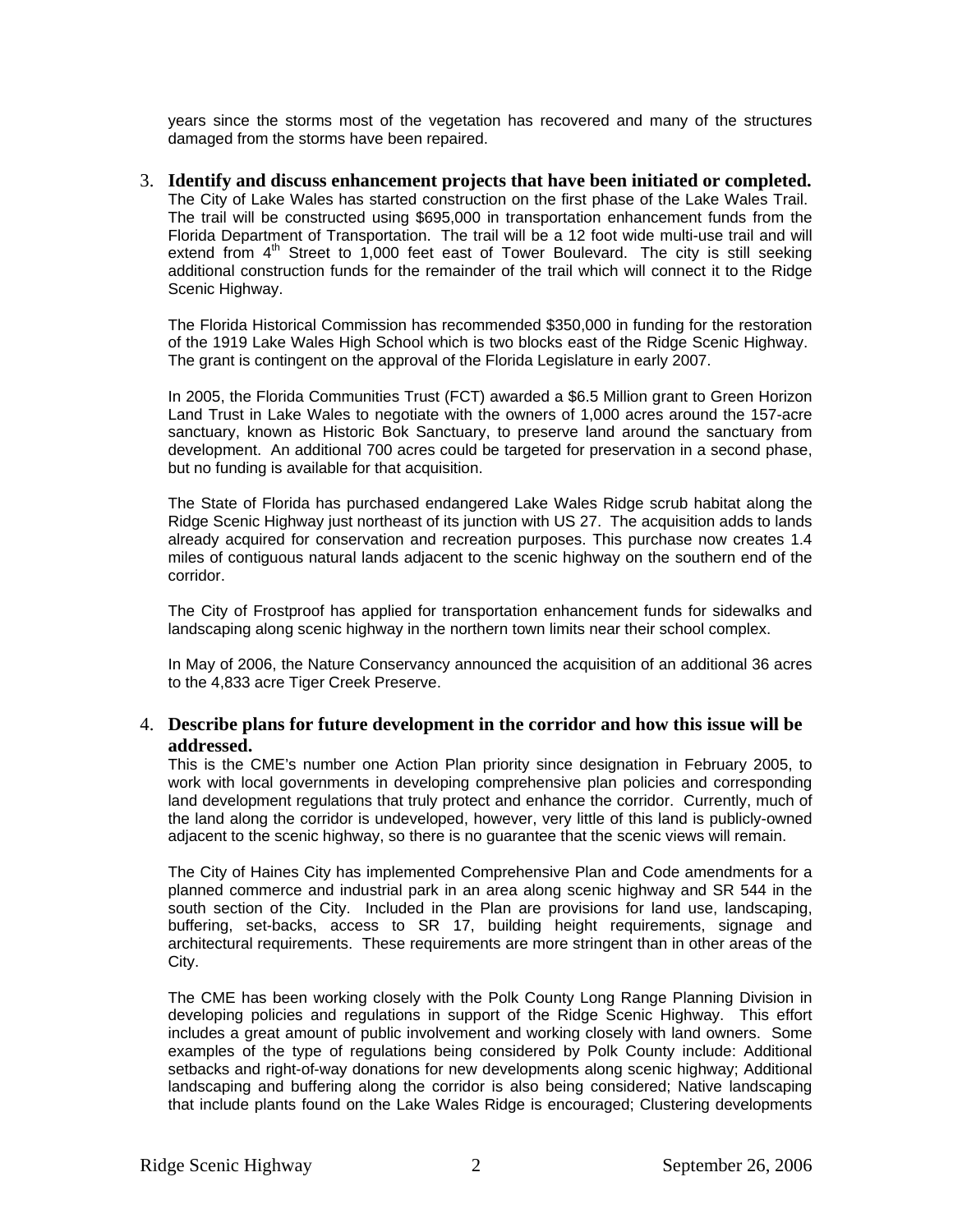so that a scenic view is not obstructed is also being considered; Allow the ability for developers to provide and construct road side parks along the scenic highway at the scenic viewpoints identified in the Designation Application. If provided, these amenities would be considered as an incentive to developers who wish to get additional densities. At this point, these plans are draft and are a work in progress. It is anticipated that Polk County will be taking action on these plans by the Summer of 2007.

Similar regulations are being considered by other municipalities along the corridor.

## **Corridor Conditions – Photographs**



**Figure 1. Bok Tower as seen from the Windy Hill Viewpoint** 



**Figure 2. Lake Moody Viewpoint**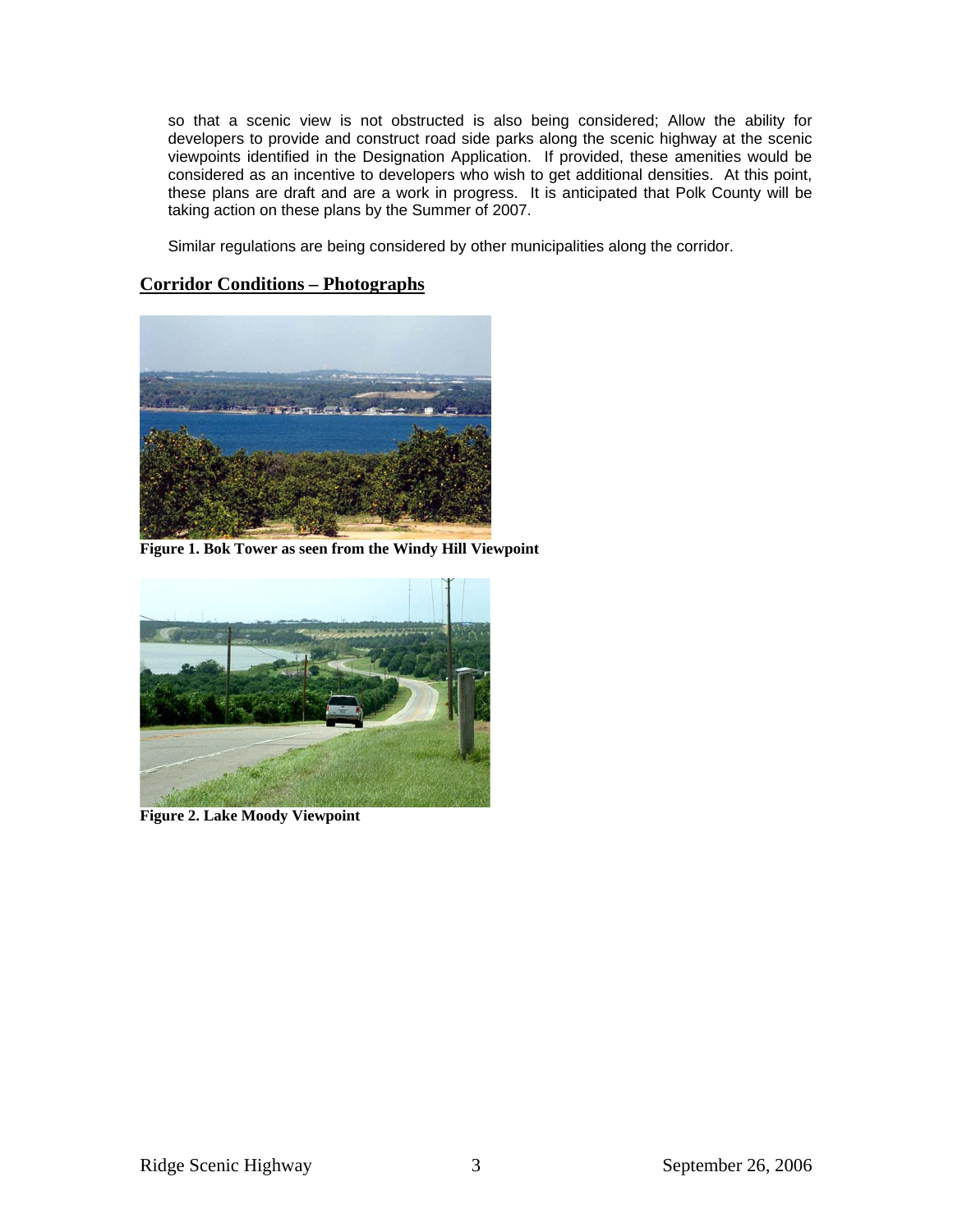

**Figure 3. Spook Hill** 



**Figure 4. Crooked Lake Prairie** 



**Figure 5. Downtown Lake Wales**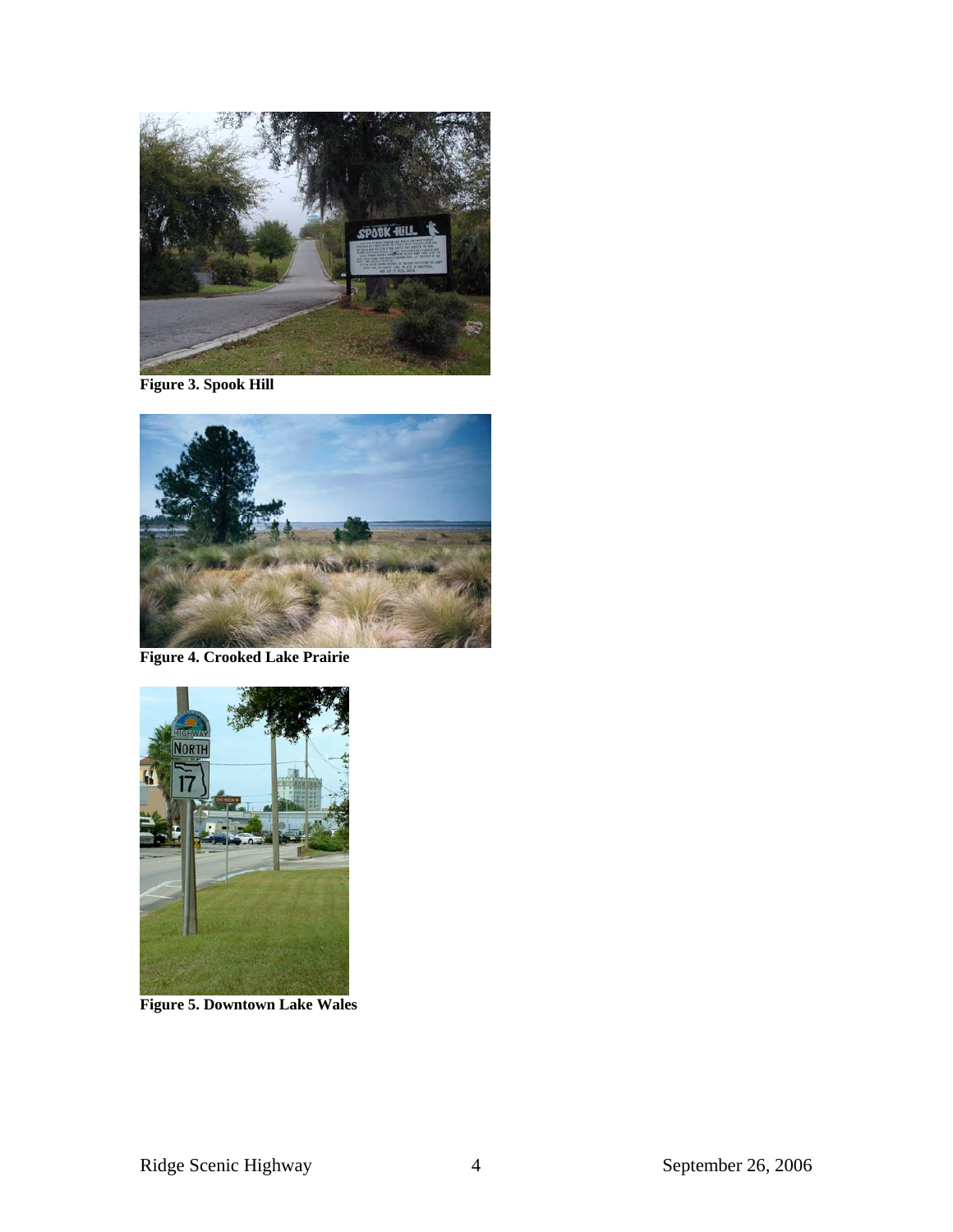

**Figure 6. Babson Park Marker** 



**Figure 7. Downtown Frostproof Mural** 



**Figure 8. Top of Bok Tower - Elevation 505'** 

# **Goals, Objectives and Strategies**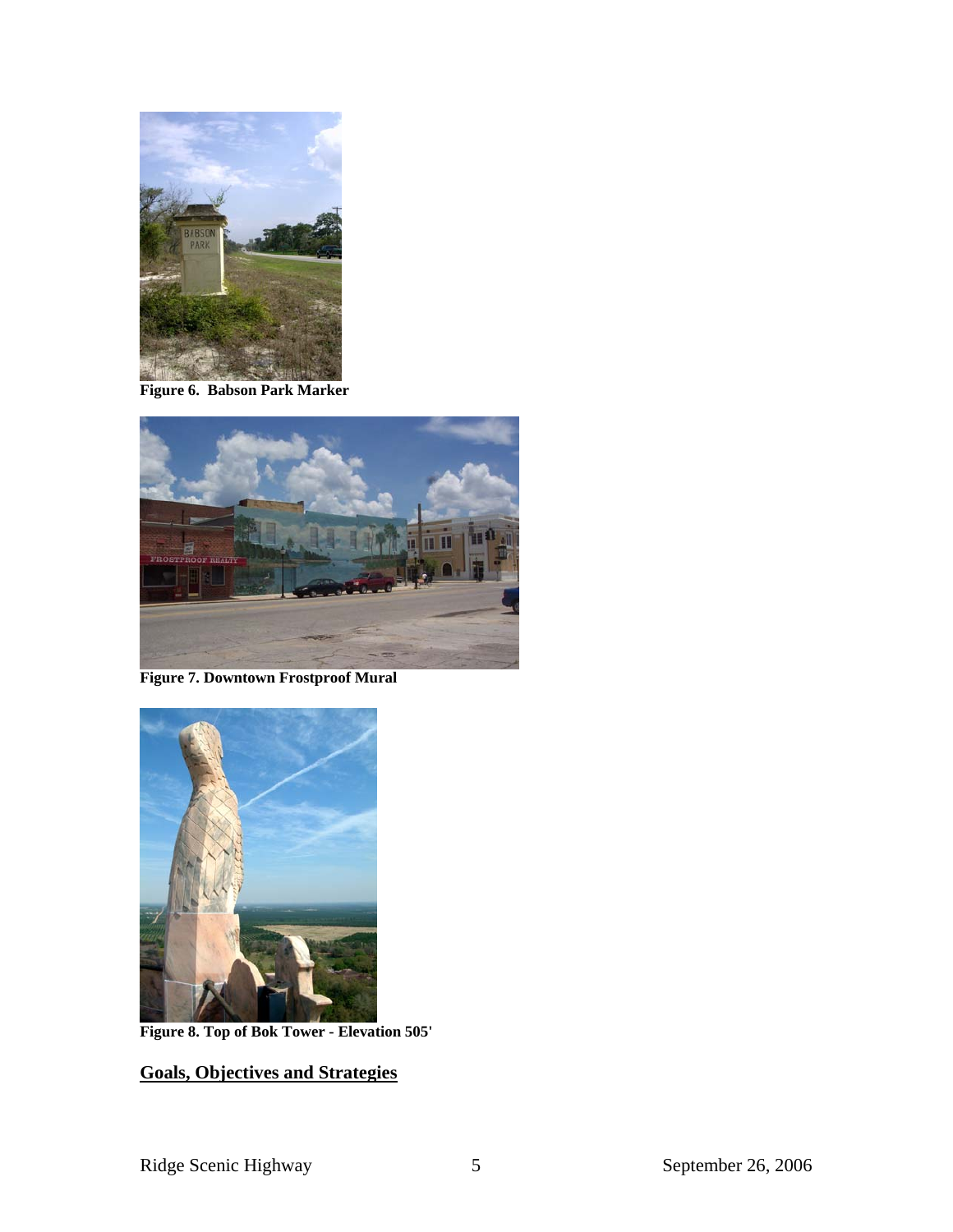## 5. **Mention how effective the goals, objectives and strategies have been in accomplishing the Corridor Vision.**

The goals, objectives and strategies contained in the CME's Designation Application have been used by the CME as a guide in the CME's efforts to implement the Action Plan. Many of the Action Plan items have been completed or initiated by the CME.

## 6. **Which goals and objectives have been met thus far and how were they accomplished?**

Since designation, the CME has completed and/or started to implement the following goals and strategies from the Designation Application:

**Increase Community Support and Participation:** The CME includes several elected officials, planers and other local government staff represented on the CME. The CME holds monthly meetings which are open to the public. The CME have participated in numerous public meetings and made presentations at the requests of local governments and community groups.

**Increase Resource Protection, Maintenance, Preservation and Enhancement:** The CME has added several members that specialize in conservation and preservation of the environment. The CME and its local governments have supported the acquisition of environmental lands along and near scenic highway. The CME have participated in meetings with Polk County and land owners in efforts to develop innovative methods to protect environmentally sensitive lands and citrus lands on the Ridge. The CME has held a celebration event in 2005 which highlighted the intrinsic resources along the scenic highway and brought public awareness to the CME and the Ridge Scenic Highway. The CME has been involved in efforts being lead by Polk County to protect the scenic viewpoints along the highway. These efforts include providing incentives to developers for setting aside land and constructing roadside parks at these viewpoints. In return, developers/land owners may receive additional density credits for providing such amenities. The CME has also encouraged additional setbacks and buffering for new developments along scenic highway. A multi-use trail is also being considered adjacent to scenic highway in areas where right-ofway widths allow.

**Increase Transportation and Safety:** The FDOT has added bicycle facilities (paved shoulders & bicycle lanes) and sidewalks along portions of scenic highway as FDOT resurfaces SR 17. This is a result of efforts by the Polk Transportation Planning Organization (TPO), CME members and local governments. The Polk County 2030 Transportation Improvement Plan (TRIP) includes bicycle and pedestrian facilities in its plan for SR 17. The TRIP also includes several multi-use trails per the Designation Application.

**Increase Education and Publicize Corridor Story:** The CME has developed a PowerPoint presentation and video to promote the scenic highway and to educate the public. The CME includes elected officials on its Board and includes all of the city governments in mailings. The CME membership/mailing list is updated regularly. The CME meetings are open to the public.

**Pursue Sustainable Agriculture and Ecotourism:** The CME has added an agriculture position on its Board and has invited representatives from the industry to regular CME meetings. The CME has promoted ecotourism as a major asset of the Ridge.

**Provide Adequate Administration:** The CME has a central location for information on the scenic highway - Lake Wales Depot Museum & Cultural Center. Mailing lists are maintained and updated regularly. Action Plan items are reviewed and prioritized at meetings regularly.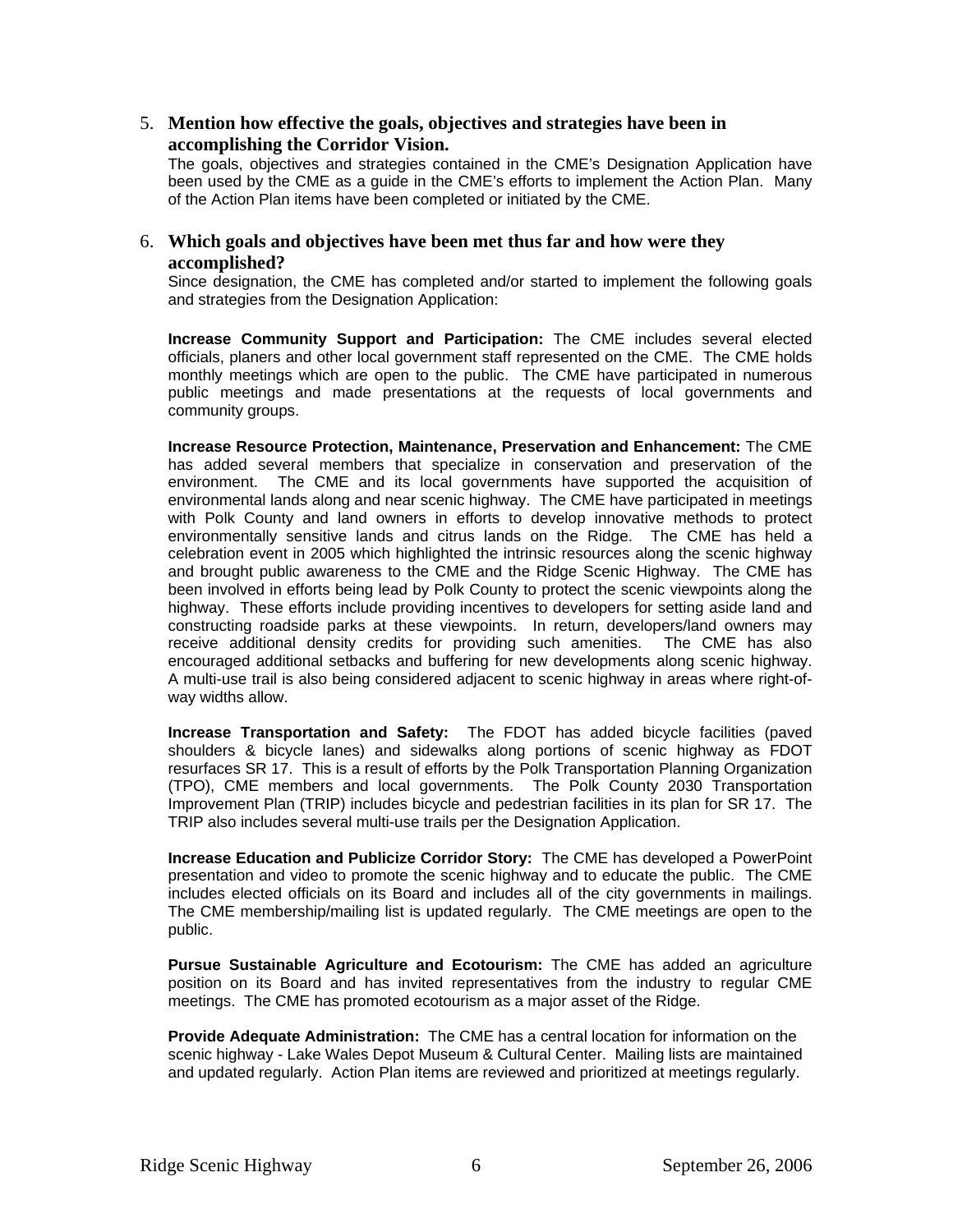- 7. **Which goals (unlikely in the first year), objectives and strategies have been or need to be modified in order to attain the Corridor Vision?**  NA (first year)
- 8. **What new ordinances, policies and/or regulations have been issued as a result of the scenic highway?**  See Question 4.
- 9. **Are there proposed ordinances/regulations that may aid goals?**  See Question 4.

## **Community Participation Program**

## 10. **Discuss the effectiveness of the Community Participation Program to date.**

The CME has been very active in engaging local governments and increasing public awareness. The CME schedules meetings at a different location every month and provides opportunity for the public to comments on the CME's plans and programs. The CME's prepared a video with assistance from the FDOT which has been aired on Polk County's Government Television. The group is well covered by the local newspapers which have published numerous articles about the efforts of the CME.

The largest effort the CME has done to get the message out about the Ridge Scenic Highway was the 2005 Scenic Highway Celebration Event which includes over 50 public events over a period of four (4) days in nine (9) different communities. Many of these events were held at many of the intrinsic resources that make the Ridge Scenic Highway so special.

The CME has prepared a PowerPoint presentation and made numerous presentations to local governments, civic groups, and other community organizations.

The CME would like to include information about the Ridge Scenic Highway on a website. The CME has also discussed developing a brochure as well.

## 11. **Provide a synopsis of major issues discussed at public meetings held in the past year and elaborate on any critical issues that have arisen during these forums and how they were dealt with or will be addressed.**

Since the Ridge Scenic Highway was designated, development related issues along the corridor have been the major issues brought up by CME members as well as public participants. The CME has sponsored a planning forum to discuss these issues with local governments and to research methods that support growth while maintaining the aesthetics of the corridor. As a result of the CME's local governments are currently working on development regulations that help to protect the scenic highway.

Some of the other items discussed at the CME's meetings have included unique signage for the corridor, a Ridge Scenic Highway website, roadside pull-offs/parks and additional planning/engineering studies that focus on some of the specific items contained in the Action Plan.

## **Funding**

## 12. **Describe corridor funding needs, acquisitions and expenditures.**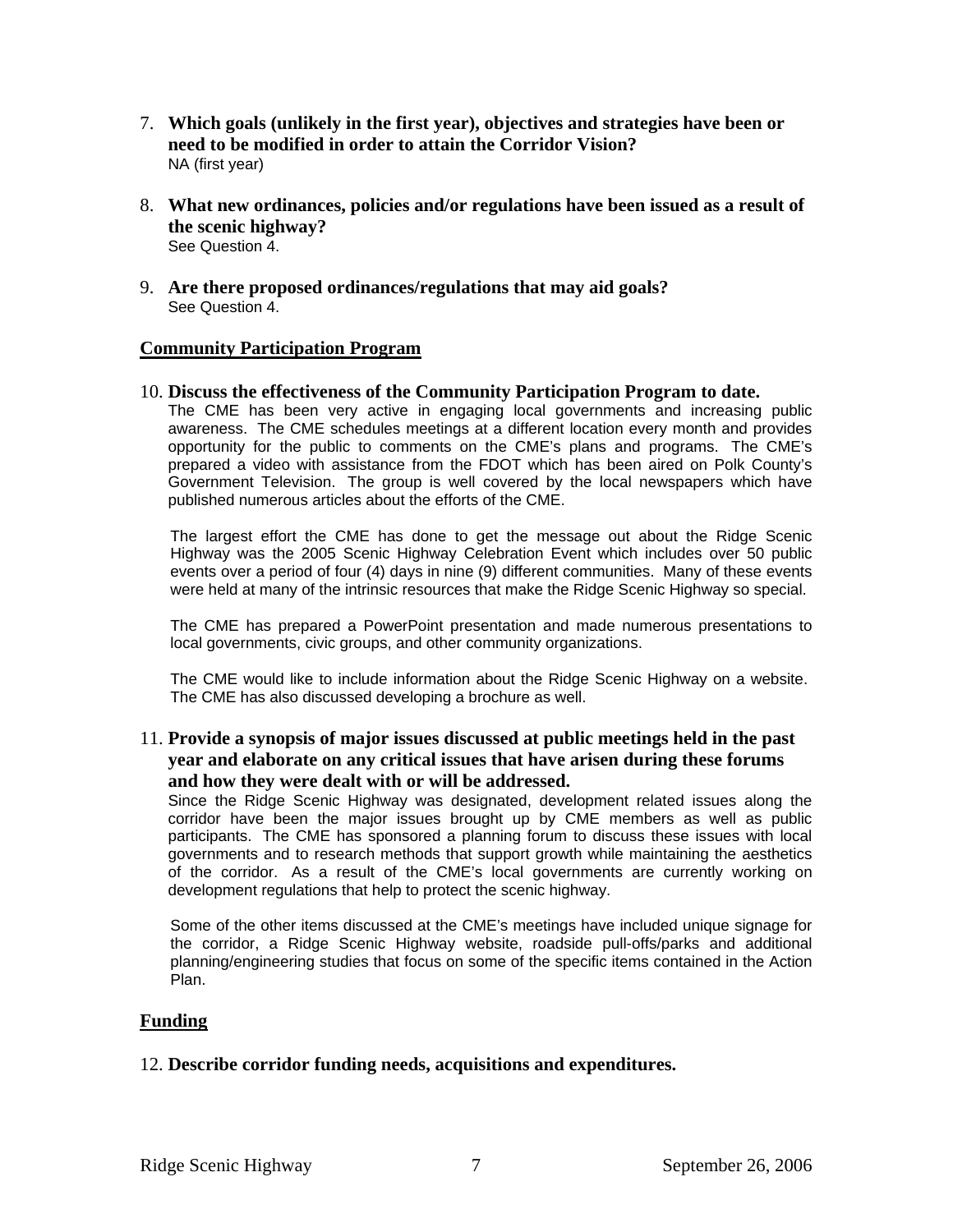The CME has been able to carry out the administration activities (meeting locations, public notices, meeting materials, copies, postage, etc.) without a budget. The group has been able to utilize volunteerism and other in-kind services from its members to its advantage.

In implementing the Action Plan, the CME will continue to research grant opportunities. Grants that require a local match may not be feasible in the short term due to the current fiscal situation in many of the municipalities/jurisdictions that comprise the CME. The CME would appreciate advisement and assistance from the Florida Department of Transportation (FDOT) in determining appropriate sources for funding enhancements referenced in the Action Plan.

## 13. **Has funding been a problem?**

No. The CME has not requested/applied for specific funding as of yet.

- 14. **If so, how will the CME attempt to resolve this issue?**  NA
- 15. **Are funding sources being pursued?**  No.
- 16. **If so, when does the CME anticipate receiving them?**  NA
- 17. **How will the funding be used?**  NA

## **Measuring success**

## 18. **Traffic Counts Along the Corridor**  Site 2005 AADT

*This information was obtained from the Florida Department of Transportation*.

## 19. **Corridor Resources**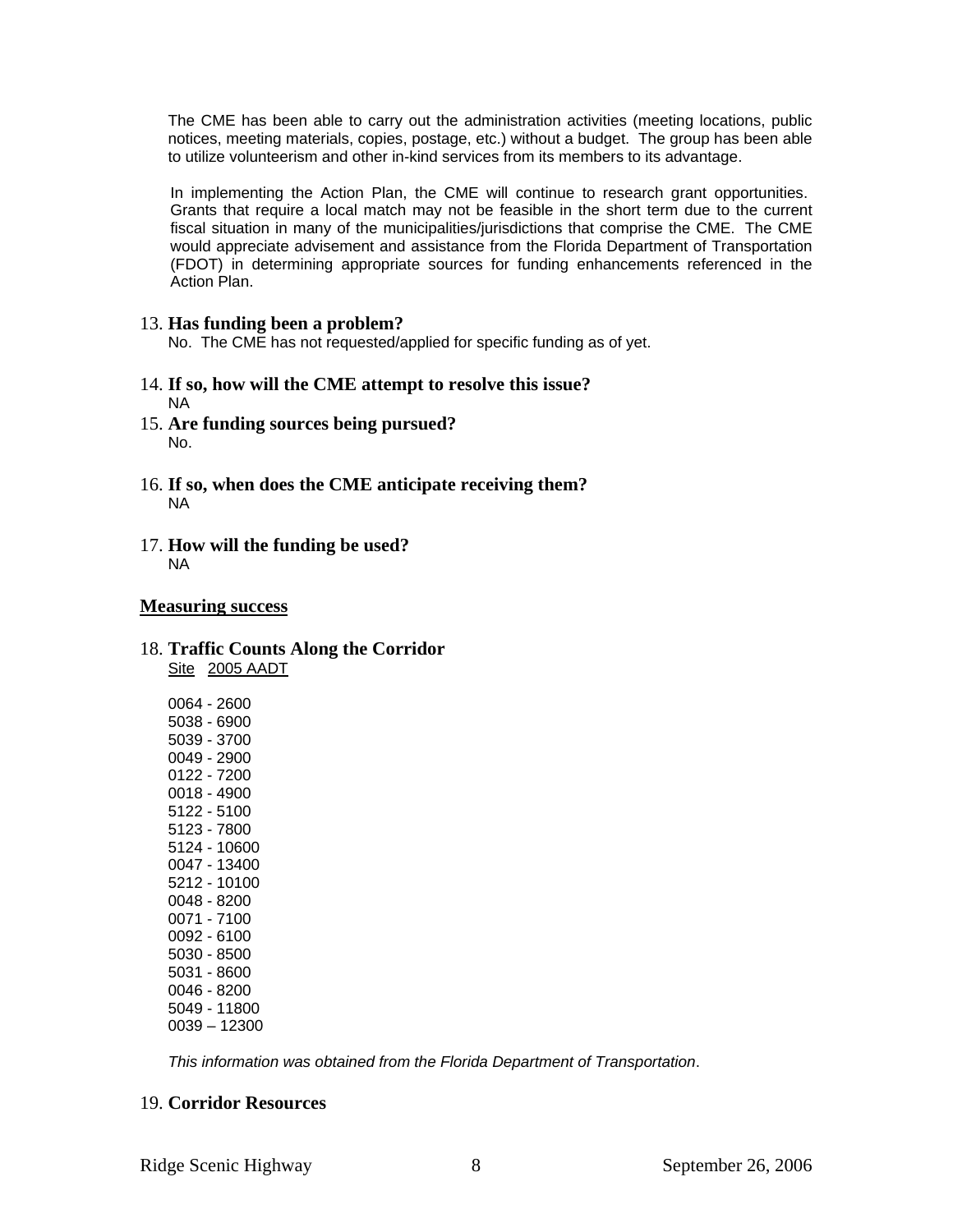#### **Historical Resources**

There are 19 historic sites and structures within a mile of SR 17.

Downtown Haines City Commercial District – contains 25 buildings 20 of historic interest. Chalet Suzanne – On National Register of Historic Places. Includes inn, restaurant, shops, airstrip, soup cannery, gardens museum, citrus groves and vineyard. Mountain Lake Historic District – Gated community of 101 buildings, 65 of historical interest. North Avenue Historic District – in Lake Wales 12 contributing structures. Lake Wales Historic Residential District – 206 historic buildings. On National Register of Historic Places. Lake Wales Commercial District – 16 historic buildings. On National Register of Historic **Places** Haines City Heritage Museum – History Museum. Dundee Depot Museum – History Museum Lake Wales Deport Museum – History Museum Frostproof Historical Museum and Library

Cultural Resources

There are 24 churches and 30 government facilities located along SR 17.

Community Events and Festivals: Lake Wales Pioneer Days – annual event Lake Wales Art Show – annual event Old Fashioned Ice Cream Social – Lake of the Hills Annual Event Haines City Heritage Days – annual event International Carillon Festival – annual event held at Historic Bok Sanctuary Landmark Baptist College – Haines City Haines City Community Theatre Haines City Community Center Haines City Civic Center Dundee Community Center Dundee Chamber of Commerce The Museum at Chalet Suzanne Historic Bok Sanctuary Lake Wales Little Theatre Lake Wales Art Center Lake Wales Model Railroad Club Lake Wales Museum and Cultural Center Highland Park Club Webber International University Babson Park Woman's Club Frostproof Art League and gallery Frostproof Chamber of Commerce Frostproof Depot Frostproof Historical Museum and Library

Recreational Resources

Haines City Railroad Park – Community Park in Downtown Lake Eva Park – Haines City Yale Field – Haines City Lake Hamilton Park – Across from the town hall Merrill Street Park – Athletic park in Dundee Lake Marie Trail – Bike/Ped trail in Dundee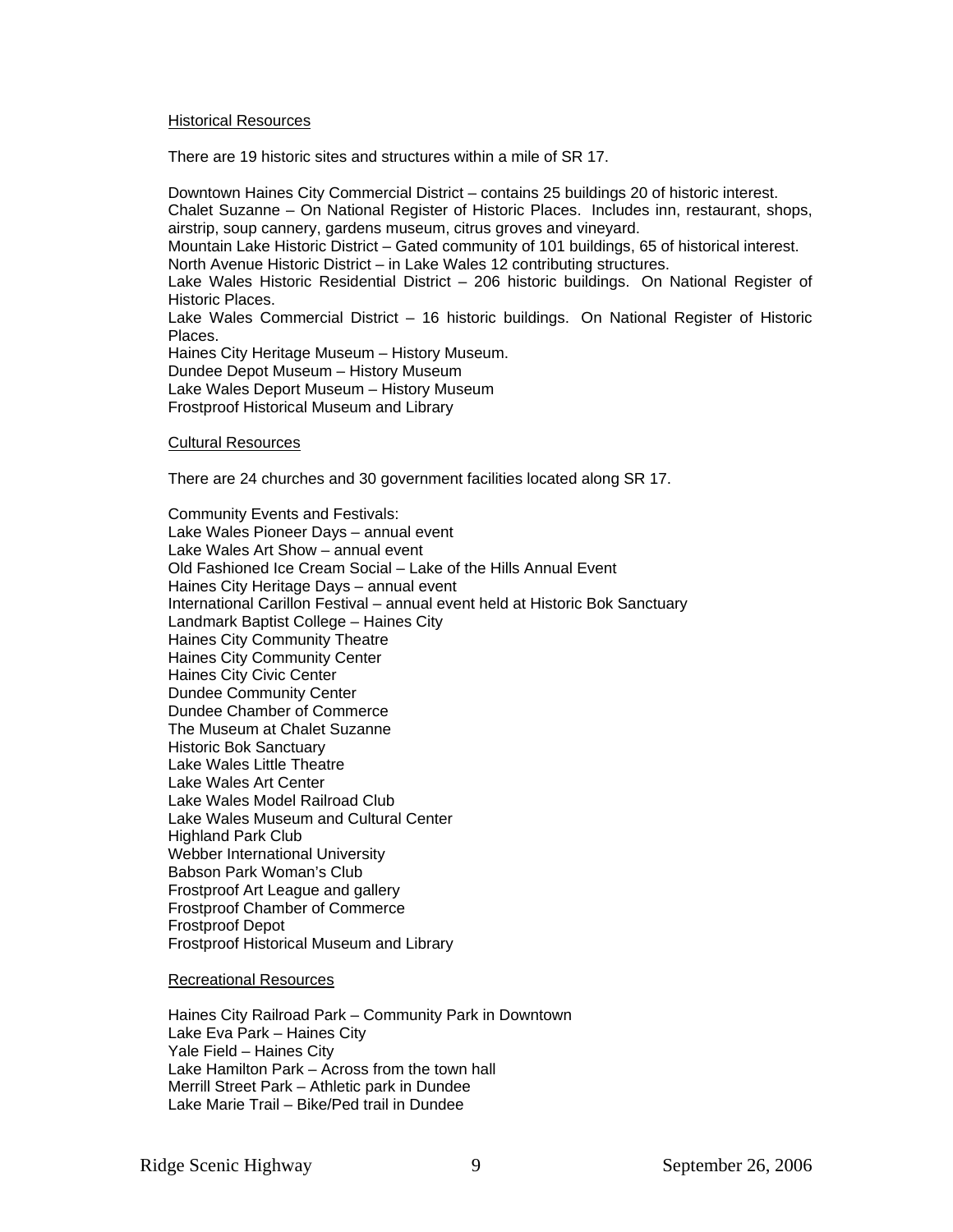Lake Marie Park – Dundee Lake Menzie Fitness Trail – Dundee Johnson Park – Dundee East Central Park – Polk County Hardman Recreational and Cultural Complex – includes a trailhead for the Lake Wales Trail (Lake Wales) Lake Wailes Park – Trail and lake access Crystal Lake Park – Lake Wales Carson Park – Hillcrest Heights/Babson Park Crooked Lake Park – Hillcrest Heights (Private) Friendship Park – Frostproof Frostproof Sports Complex Fewox Park – Neighborhood park in Frostproof Henderson Field – Baseball fields in Frostproof Lake Reedy Park – Frostproof Lake Reedy Boardwalk – Frostproof Frostproof Football Field Wall Street Park – Frostproof Clinch lake Park – Frostproof Gymnasium – Frostproof Lake Livingston Boat Ramp – South of Frostproof access via SR 17 Pine Ridge Nature Trail – Hiking trail at Historic Bok Sanctuary Lake Wailes Trail – Multi-use trail in Lake Wales Lake Wales Trail – Multi-use trail with trailhead on SR 17 Tiger Creek Preserve Hiking Trails Ridge Aububon Nature Trail – Hiking Trail Crooked Lake Sandhill – Hiking Trails Crooked Lake Prairie – Hiking Trails Hickory Lake Scrub – Hiking Trails

Lake Access: Lake Eva Lake Annie Lake Pierce Lake Marion Lake Wailes Crooked Lake Little Crooked lake Lake Walk-in-the-Water Lake Arbuckle Lake Clinch Lake Reedy Lake Livingston

#### Natural Resources

Highland Park – Designated bird/wildlife sanctuary Historic Bok Sanctuary – Botanical gardens, endangered plant garden and nursery Crooked Lake Sandhill – 25 acre endangered sandhill/scrub ecosystem Crooked Lake – designated Outstanding Florida Water Crooked Lake Prairie – Lake Wales Ridge endangered scrub ecosystem Peace Creek Canal System Tiger Creek Preserve – 4800 acres Hickory Lake Scrub – 57 acre scrub preserve Sun Ray Scrub – State-owned scrub northeast of US 27 Lake Wales Ridge State Forest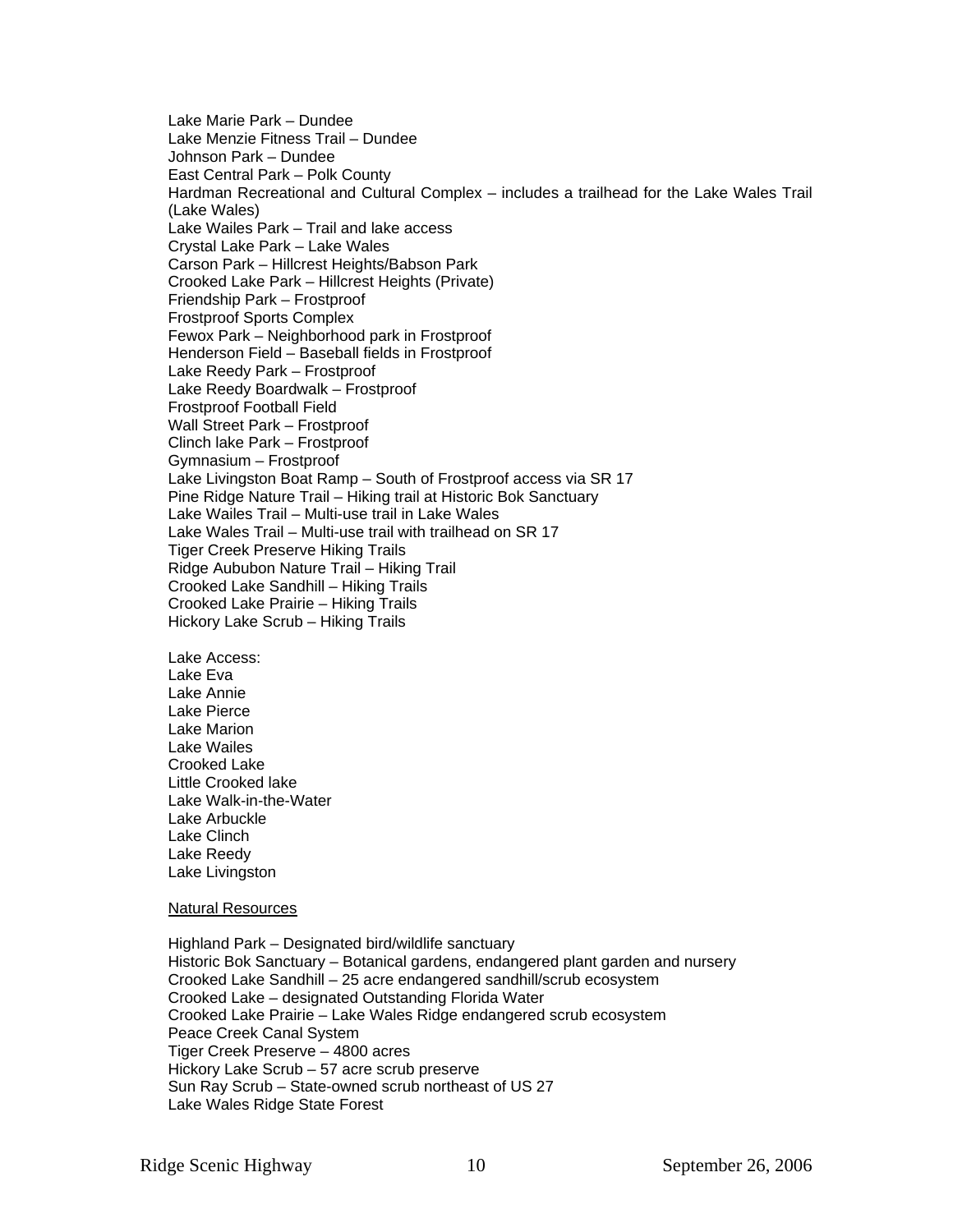#### Lake Kissimmee State Park

#### Scenic Resources/Vistas

Lake Gordon – Lake Hamilton Lake Marie – Dundee Views of Bok Tower – Lake of the Hills/Dundee/Lake Easy Windy Hill – Highest point on SR 17 at over 300' above sea level. Views extend for many miles. Lake Moody – excellent views north and south of the lake. Murals – Downtown Lake Wales and Frostproof SR 544 @ SR 17 – excellent south views of the Ridge and Bok Tower.

## 20. **Marketing and Promotional Efforts**

The CME, with assistance from the FDOT, has prepared a corridor video that highlights the Ridge Scenic Highway. This video has been shown on Polk County Government Television and to local governments and community groups.

The CME has submitted numerous press releases and there have been many newspaper articles in the Ledger, NewsChief, Lake Wales News and Orlando Sentinal.

On 10/29/05 we had the Celebration event with over 50 separate events along the Ridge to celebrate the designation of the corridor.

A corridor brochure has been discussed and is something the CME would like to pursue.

#### 21. **Lodging Facilities**

There are 9 hotels located along the corridor. All are small/local establishments.

#### 22. **Food Facilities**

There are approximately 20 restaurants and eateries. The majority are small local establishments.

#### 23. **Chambers of Commerce**

Haines City Chamber P.O. Box 986 Haines City, Florida 33845 (863) 422-3751

Dundee Chamber 310 Main Street Dundee, Florida. (863) 439-3261

Lake Wales Chamber 340 W. Central Avenue P.O. Box 191 Lake Wales, FL 33859 Phone (863) 676-3445

Frostproof Chamber 118 E Wall St Frostproof, FL 33843 Phone: (863) 635-9112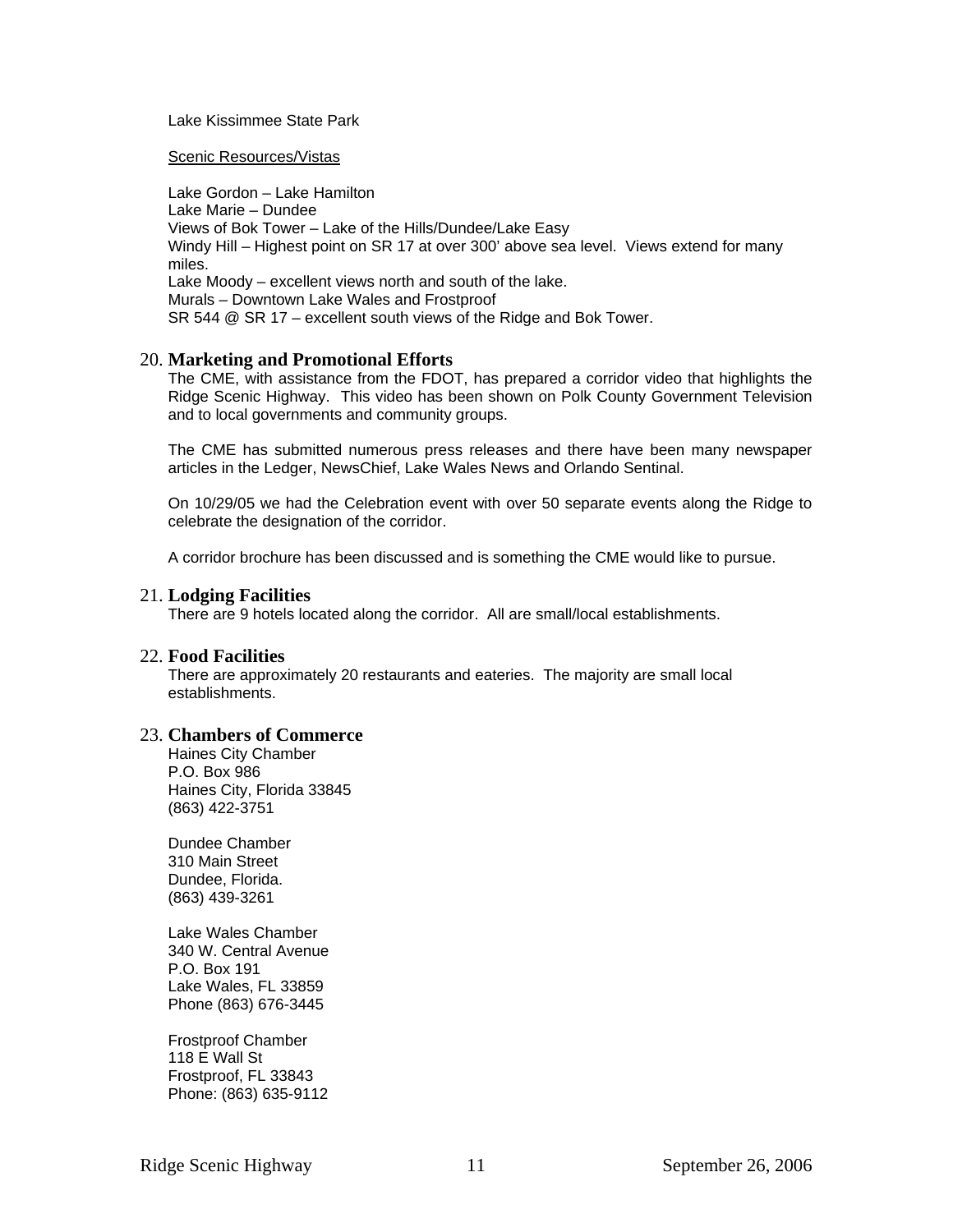## 24. **Private Development**

Over the past year there has been a significant amount of single family home construction along State Road 17, not unlike most of central Florida. Most of this growth has occurred in the northern portion of the corridor. Particularly in north Lake Wales near the eagle Ridge Mall, south and east portions of Dundee and south and east Haines City. The region's close proximity to major urban areas (Lakeland, Winter Haven and Orlando), relatively low cost of living, along with a large amount of available developable land have fueled the housing boom in this area. Many of the municipalities along the corridor have annexed large areas along scenic highway and have extended utilities and other services to serve this growth. While much of the land south of State Road 60 is still used as agriculture (Citrus), the spread of Citrus canker along the Ridge in 2004 and 2005, have enabled developers to purchase land along State Road 17 much cheaper than along the Florida's coast. Based on these actions, it is expected that there will be a steady transition of agricultural land to residential developments along State Road 17.

## 25. **Demographic Changes**

There has not been a discernable difference in the areas demographics over the past year.

## 26. **Property Value Changes**

Based on the type of developments that are currently under construction, along with the desire for land and other factors mentioned in question 24, land values have increased significantly in 2005/06. In some areas, by as much as four or five times over a two or three year period.

## 27. **Changes in Tourist Traffic**

While this corridor continues to be a popular "scenic" alternative to US 27, especially for motorcyclists and bicycle groups, traffic volumes do not seem to indicate an increase in tourist traffic due to the designation of the corridor.

#### 28. **Other Comments on Measuring Success**  NA

## **Local Government Comprehensive Plan (LGCP) Relationship**

## **29. Discuss how effective the integration of the CMP into the local government comprehensive plans has been.**

At this point, LGCPs have not been amended to incorporate the Ridge Scenic Highway. However, this is the CME's number one Action Plan priority since designation in February 2005, to work with local governments in developing comprehensive plan policies and corresponding land development regulations that truly protect and enhance the corridor. Unlike many of the other scenic highways in Florida, the Ridge Scenic Highway contains numerous areas with dramatic vistas and views due the relatively high elevations on the Lake Wales Ridge. The views along the Ridge Scenic Highway are considered one its most significant intrinsic resources. As mentioned earlier, much of the land along the corridor is currently undeveloped, however, very little of this land is public-owned adjacent to the scenic highway, so there is no guarantee that the views will remain. It is the goal of the Ridge Scenic Highway CME and many of its member local governments to include much more than what is suggested in the Florida Scenic Highway Manual.

## **30. Discuss any actions that are underway or are needed to maintain consistency with the LGCP and other plans.**